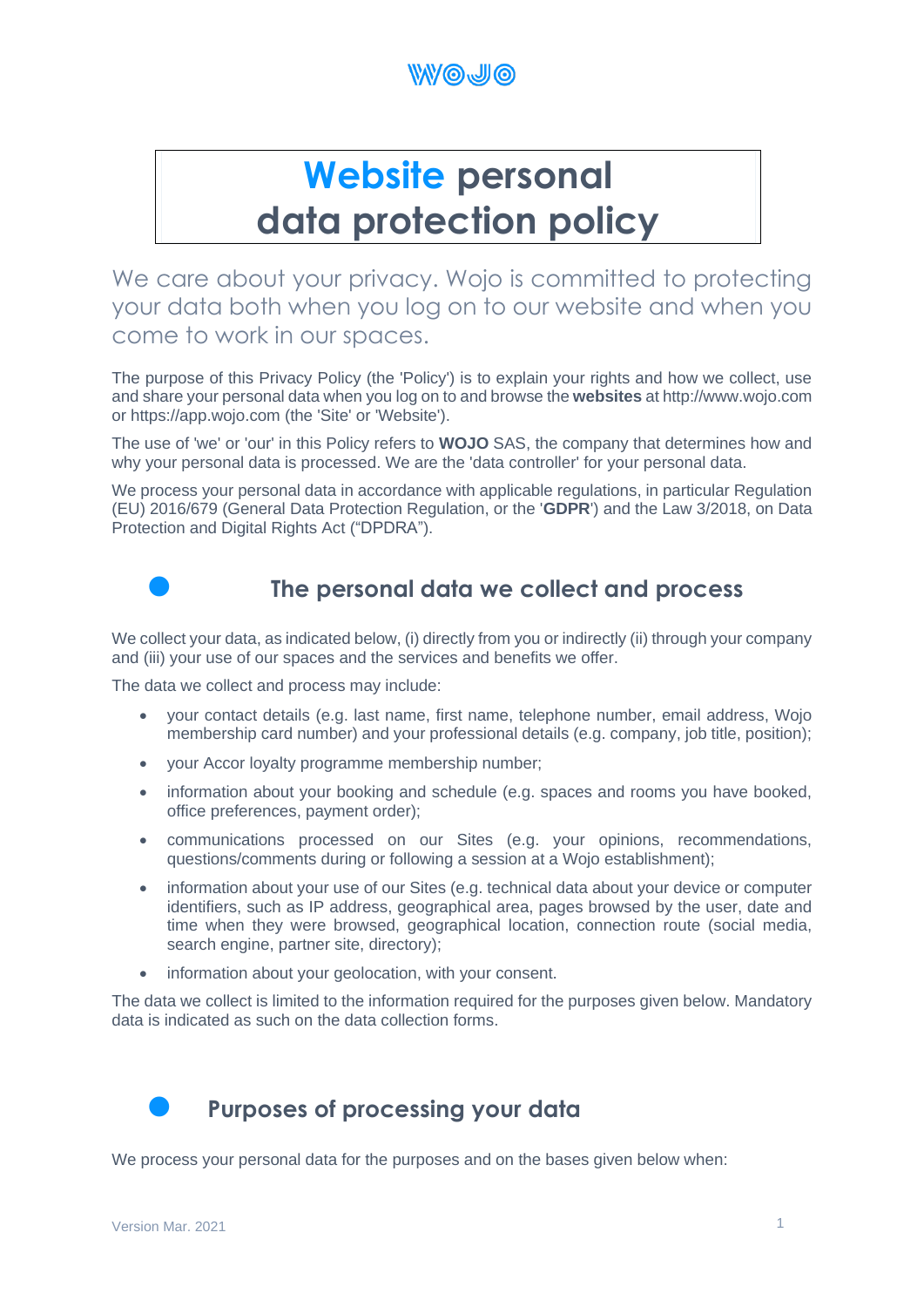• it is necessary for the provision of our services and the performance of contractual obligations with you or your company. In the latter case, the processing of your personal data is based on the execution of the contract. For more information on this matter, please consult the contract we have signed or the information form sent by your company;

**WWOJO** 

- it is a necessary part of our legitimate interest or that of a third party, namely (i) to analyse your needs in accordance with our corporate purpose and improve our services, (ii) and, where applicable, for Wojo and/or its partners or affiliates to send commercial or other information, such as service updates, newsletters, new offers, news, etc., (iii) to protect our information systems and (iv) to prepare or carry out corporate restructuring processes, including changes of ownership, mergers or acquisitions, sales or transfers of business or assets;
- it is necessary for fulfilment of our legal or regulatory obligations:
- where applicable, you have given your prior consent to the processing and said consent has been obtained in accordance with data protection regulations.

We will endeavour to keep the personal data we hold or control up to date. To this end, you can collaborate with us by informing us of any changes to your personal data.

## • **Disclosures to third parties**

For the purposes described above, we may need to disclose your personal data to the following recipients, always in compliance with data protection regulations:

- our subcontracting parties, partners, service providers, professional advisers; we may hire or bring in other companies to perform certain functions on our behalf or manage our services. They are under contractual and legal obligation to protect your privacy and the confidentiality of your data. In particular, these include our IT suppliers, online payment and billing services, booking and mailing management services;
- as part of a corporate restructuring or due diligence process in connection with a merger, acquisition or other business transaction (or in connection with the implementation of any of such transactions), we may need to share your information with prospective buyers or sellers and their advisers.

Finally, in order to comply with legal and regulatory obligations, we may also share your personal data with public organisations, judicial or administrative authorities and regulatory bodies.

Some of our partners may also collect information about you in order to provide you with Wojo services (e.g. our online payment service providers may collect your payment details and credit card number). For more information, please see their privacy or data protection policies.



# • **Term during which your personal data will be stored**

Your personal data will be stored for as long as necessary to achieve the purposes for which they were collected.

To determine the period for which your personal data will be stored, we assess the amount, nature and sensitivity of the personal data, the potential risk resulting from unauthorised use or disclosure of the personal data, the purposes for which we process your personal data and our legal obligations. At the end of said period, your personal data will be erased or archived in accordance with legal and regulatory requirements.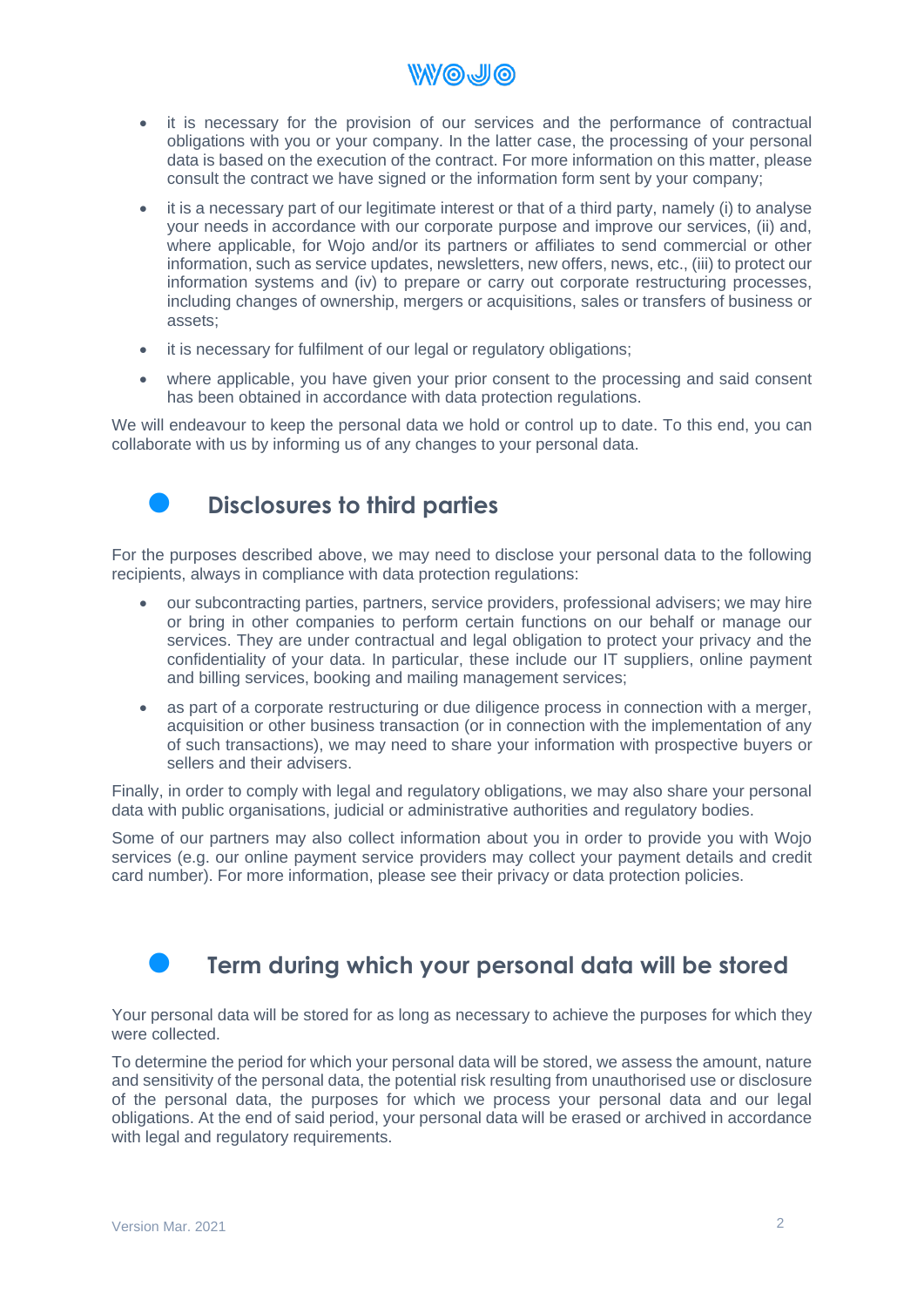

## • **Technical and organisational security measures**

We apply appropriate technical and organisational security measures (such as regular checks on access authorisations, depending on equipment, password protection, traceability of accesses and incidents, regular data backup, use of anti-virus software and firewalls, penetration testing, physical locks, etc.), to ensure a level of security appropriate to the risks involved in the processing and the nature of the personal data that is to be protected.

Access to personal data is restricted to authorised employees only and exclusively for their professional duties; said employees also have an obligation of confidentiality.



## • **Transfers outside the EU**

The recipients of your data are located mainly in the European Union; however, they may also be located outside the EU. For the latter, we take the security measures and legal precautions required for the security and integrity of the personal data we transfer, such as adopting the European Commission's standard contractual clauses.



You have the following rights:

- **1. Right of access:** you can request access to the personal data we hold about you and to certain information on how they are processed. In some cases, prior request from you, we will be able to provide you with an electronic copy of your data;
- **2. Right to request the rectification:** you can ask to rectify any of your data that are inaccurate or incomplete; you must then specify what the inaccuracy is;
- **3. Right to restriction of processing:** under certain circumstances, processing can be restricted; you can make this request at any time and we will decide how to proceed;
- **4. Right to object:** you can object to any processing based on our legitimate interest on grounds relating to your particular situation and, in any case, when we send you marketing communications;
- **5. Right to erasure ('right to be forgotten'):** under certain circumstances, you can request the erasure of your personal data; when we consider, on legal grounds, that your request is admissible, we will erase your personal data without undue delay;
- **6. Right to data portability:** under certain circumstances, you can ask us to provide your personal data in a commonly used, machine-readable format; if it is technically possible, you can also ask us to transmit your data to another data controller;
- **7. Right to withdraw your consent:** in the event that the processing of your personal data is based on your consent, you can withdraw it at any time;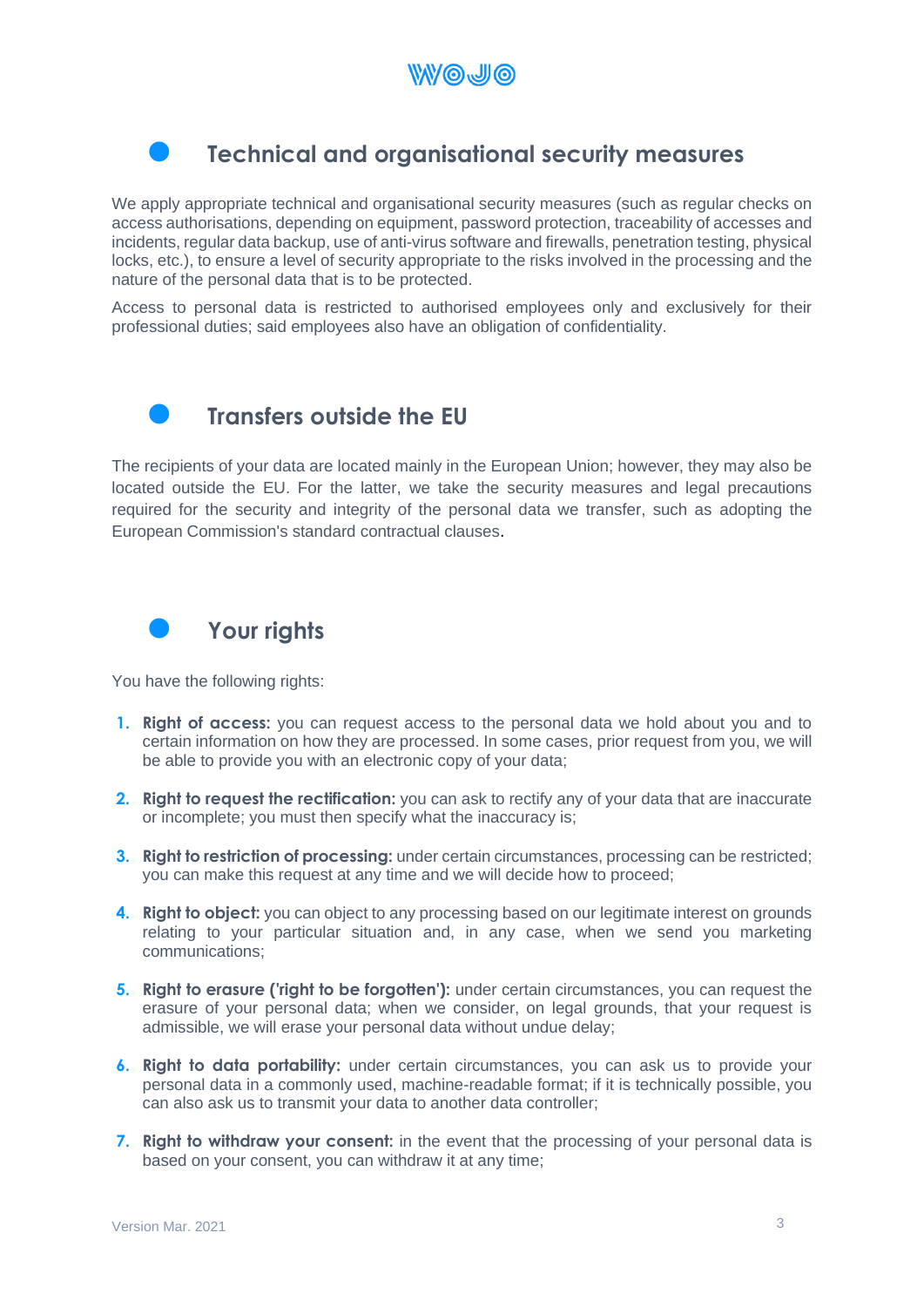

**8. Right to issue instructions** regarding the storage, erasure and disclosure of your personal data after your death. In the event of death, unless otherwise instructed by you, your relatives or others similarly associated with the deceased, and her/his heirs may contact us to request access to her/his personal data and, where appropriate, its correction or erasure.

In addition to the above-mentioned rights, we also guarantee the respect of your digital rights provided for on Title 2 Chapter 2 of the DPDRA.

Some of these rights apply only in certain circumstances. You may exercise your rights by email to **[rgpd@wojo.com](mailto:rgpd@wojo.com)** or by post (registered post is recommended): WOJO, Service Juridique, 92, avenue Charles-de-Gaulle, 92200 Neuilly-sur-Seine.

When you contact us to exercise your rights, we may ask you to provide identification before processing your request.

You can also lodge a complaint about the processing of your personal data with the competent data protection authority, i.e. the *Agencia Española de Protección de Datos* (**AEPD**, the Spanish Data Protection Agency).



#### **What is a cookie?**

A cookie is a simple text file stored temporarily or permanently on your fixed or mobile device (but also, in some cases, in your web browser) by the server of the site you are browsing. It is sent back to the website in question so that it can recognise you on your return.

#### **We use two types of cookies on the Wojo website:**

#### **Internal cookies necessary for the site to work correctly**

These cookies make it possible for the site to work correctly. You can object to and delete them using your browser settings; however, doing so may affect your user experience.

| <b>Cookie name</b>    | <b>Purpose</b>                                 | <b>Expiration</b> |
|-----------------------|------------------------------------------------|-------------------|
|                       |                                                | time              |
| Frontend              | Site session ID                                | 1 hour            |
| Frontend_cid          | Site HTTPS session ID                          | 1 hour            |
| <b>Store</b>          | Current Store_view. Contains the code of the   | 12 months         |
|                       | store view selected by the user<br>when        |                   |
|                       | changing language.                             |                   |
| _dc_gtm_UA_xxxxxxxx-x | Manages the loading of all the page scripts to | 1 minute          |
|                       | ensure that they work correctly.               |                   |
| didomi_token          | Manages consent information for third-party    | 1 minute          |
|                       | platforms, as well as user data.               |                   |
| euconsent             | Contains the consent of the IAB TCF and        | 12 months         |
|                       | third-party platforms in the IAB standards.    |                   |